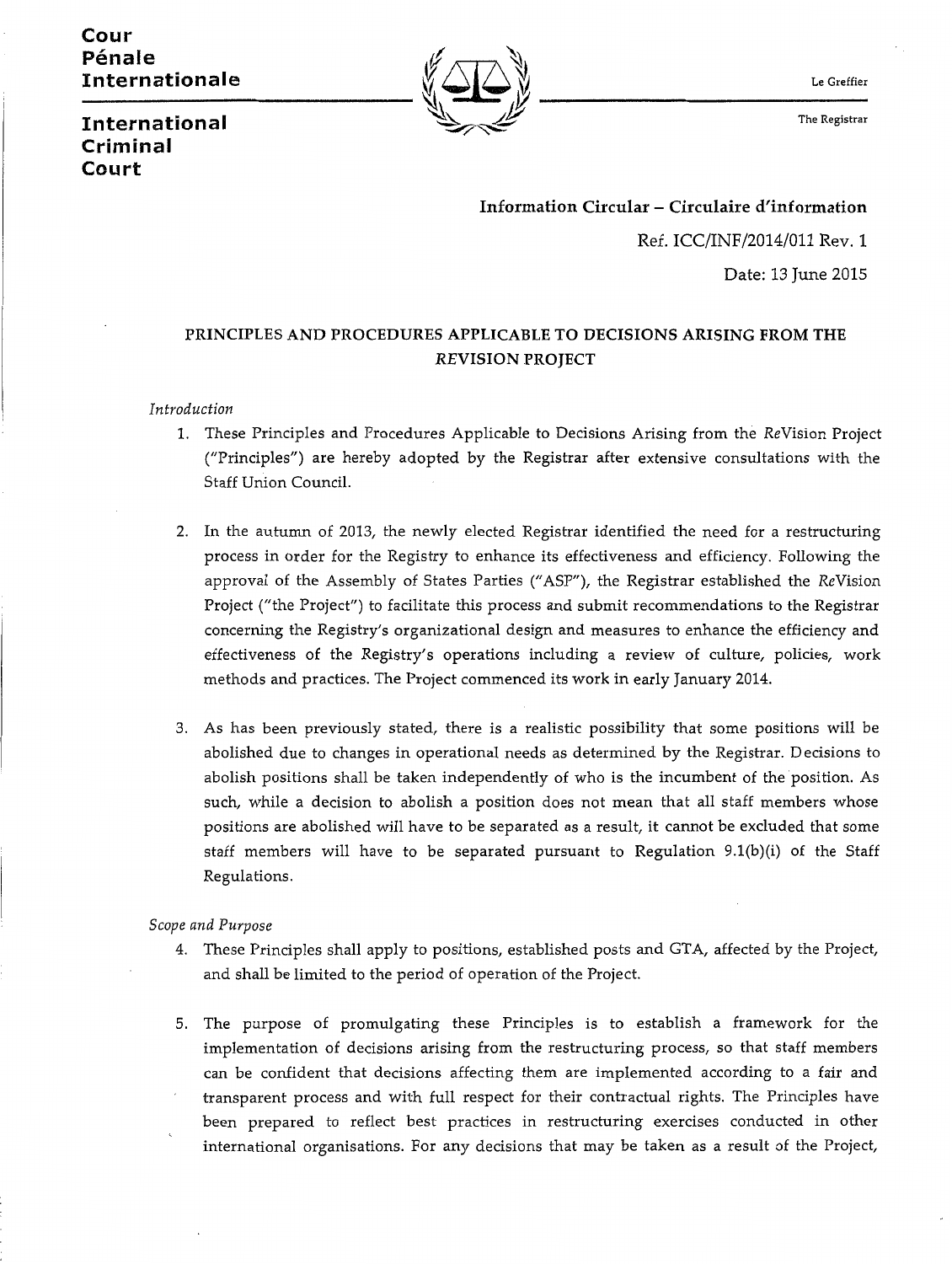including any proposal to abolish a position, there will be an underlying objective basis. Staff members shall be provided with reason(s) for the decision which shall be based on this underlying rationale.

6. These Principles provide managers and staff with guidance, options, and where necessary, specific operational procedures designed to ensure that decisions are taken in a transparent and fair manner. They are intended to compliment the ICC Staff Regulations and Rules *("SRRs")* and Administrative Issuances ("*AIs").*

#### *Decision making process*

7. As noted above, the Project shall submit recommendations to the Registrar. A dedicated Project Board with members representing the ASP, Presidency/Chambers, Office of the Prosecutor (OTP) and the Staff Union, as well as members with extensive leadership experience in an international judicial organization and change management experts, will advise and support the Registrar in the evaluation and decision-making process. Any decisions taken in the context of the Project will ultimately rest with the Registrar. As with any other administrative decision, decisions arising from the Project are appealable pursuant to Chapter XI of the Staff Rules.

#### *Redeployment of positions*

8. Where an existing position is required in the new structure of the Registry but in a different section/unit than its current location and where there is no substantial change in the functions associated with that position, all reasonable efforts shall be made to redeploy the position along with the current incumbent. This process shall not involve a competitive recruitment. The decision to redeploy is without prejudice to the possibility that the position may need to be abolished subsequently as a result of the detailed functional analysis conducted as part of phase 4 of the Project. Any decision to redeploy shall be subject to the discretionary authority of the Registrar.

#### *Abolition of Positions*

- 9. A decision to abolish a position shall be taken by the Registrar. The reasons for abolition in the context of the Project shall be limited to the following:
	- (i) Where the functions performed in a particular position are no longer required;
	- (ii) Structural changes which result in substantial changes to the functions, duties and responsibilities of a position, or redeployment of functions to another position whereby the existing position is no longer required;
	- (iii) Changing Programme or operational requirements.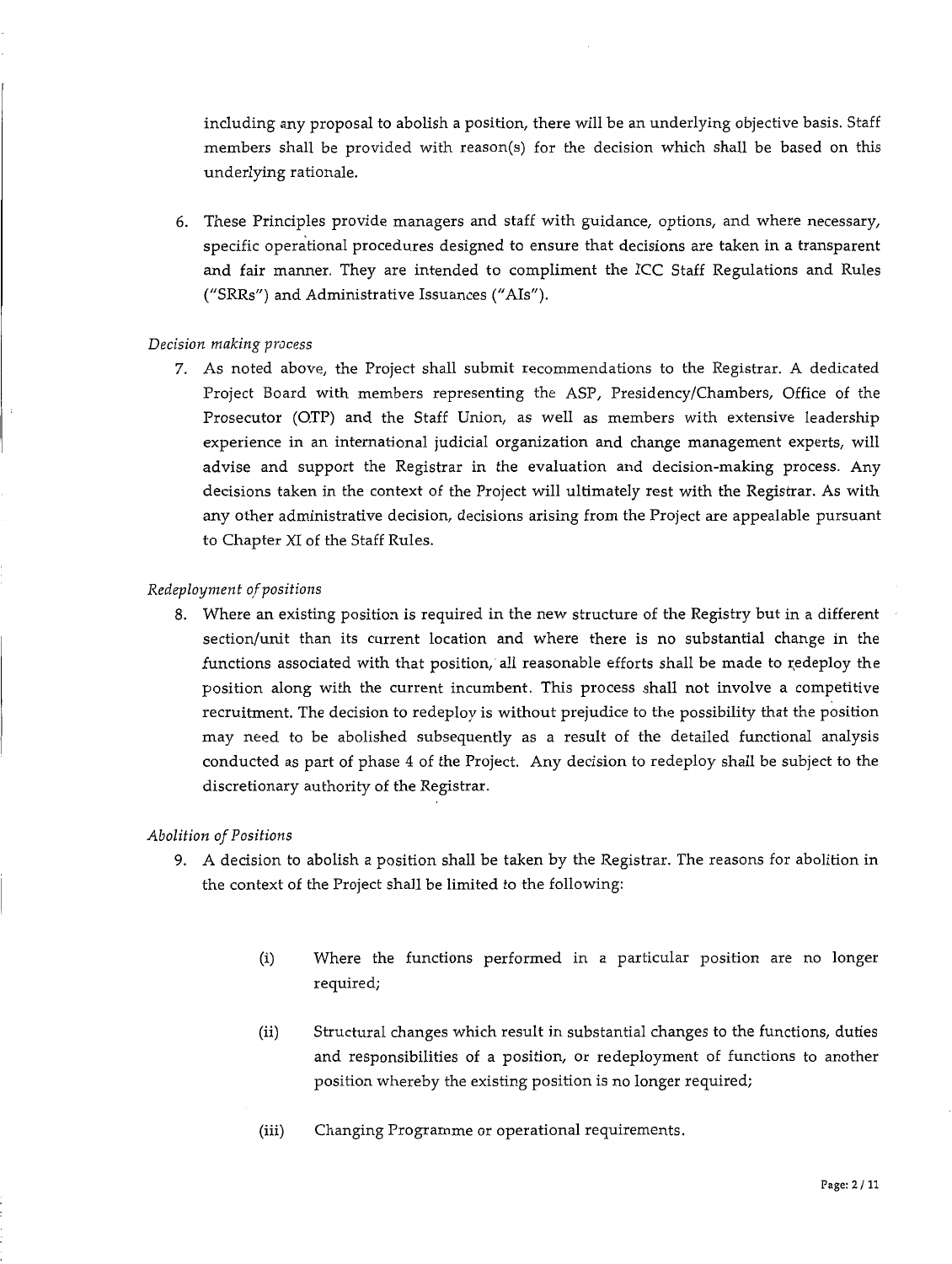- 10. The determination of whether a change is considered substantial or not shall be made by a classifications expert."
- 11. The termination of an appointment as a result of the decision to abolish a position shall take place only after reasonable efforts have been made to assist staff members in finding alternative employment within the Court, as well as providing them with support, in accordance with paragraphs 33-39 and 47 below, respectively.

#### *Notification of Decisions*

- 12. There shall be several dates of abolition provided for all positions potentially abolished as part of the Project. The first date of abolition is anticipated to be 31 December 2014 and will be confirmed in letters of notification to affected staff members. The additional dates of abolition will be confirmed in letters of notification to affected staff members. Each of the dates shall respect the notice period set out below.
- 13. The Registrar shall endeavour to notify staff members as soon as the decision to abolish their position has been taken. In any event, official notice shall be provided a minimum of 120 days prior to the position being abolished.<sup>2</sup> This shall be without prejudice to the staff member's right to apply for, and be appointed to, another position within the Court in accordance with the process of recruitment outlined from paragraphs 33 to 39 below. In the event that the staff member's appointment expires in the period between the date of notification of the abolition of a position and the effective date of abolition, the staff member's appointment shall be extended until the effective date of abolition.
- 14. Staff members who have been notified that their position shall be abolished may be placed on Special Leave with Full Pay in accordance with Staff Rule 105.4 during the notice period, subject to the approval of the Registrar, pending the effective date of abolition of their position. Such decisions shall be without prejudice to the priority consideration of the staff member for the purposes of recruitment exercises as detailed in paragraphs 33-39 below.
- 15. The letter of notification of the abolition of a post shall contain: (i) the reasons for the abolition of the position. Such reasons shall not be limited to a mere recitation of one of the grounds contained at paragraph 9 above; (ii) details of the enhanced agreed separation package.

 $\rm ^1$  (Re) classification refers to the process of (re)assigning a level to a position based on the functions, duties and responsibilities attached to the position.

<sup>2</sup> With the exception of those separated pursuant to an enhanced agreed separation package as provided below.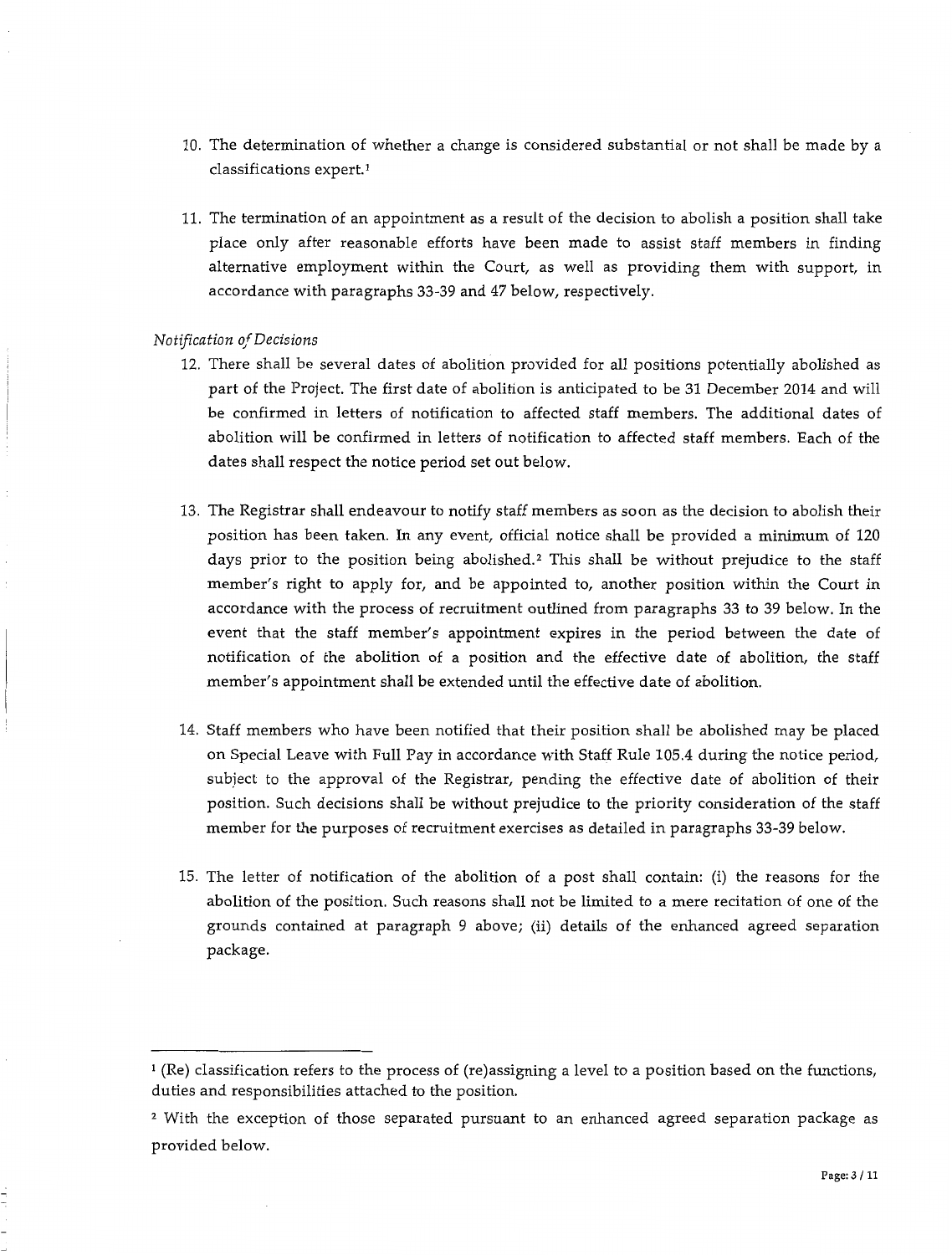16. Appeals of decisions to abolish will be governed by the appeals procedure, provided in Chapter XI of the Staff Rules including the conciliation procedure with the staff member concerned as provided in Staff Rule 111.1.

### *Enhanced Agreed Separation Packages*

- 17. For the purposes of the Project, an enhanced package of benefits and entitlements shall be available from the date on which the staff member receives a notice of abolition of their position. If a staff member wishes to opt for the enhanced agreed separation package, they must do so no later than 45 days from official advertisement of the first VA on the Court's website arising from phase IV of the Project. A reminder of this obligation will be communicated to staff members closer to the time of advertisement of the first VA arising from phase IV of the Project. In addition, staff members must choose between consideration as a Priority Candidate and the enhanced agreed separation package prior to sitting an interview as a Priority Candidate. Once a staff member sits an interview as a Priority Candidate, they forfeit their right to opt for the enhanced agreed separation package. Any separations following the 45 day period shall be effectuated on the basis of the termination indemnity provisions contained in Staff Rule 109.
- 18. Terms of the enhanced agreed separation packages shall be as follows (please see table reproduced below):
	- (i) Payment of standard termination indemnity, to which a staff member would ordinarily be entitled as provided in the table under Staff Rule 109.2 (g), plus an increase of 50% pursuant to Staff Rule 109.2 (1) for agreed terminations.
	- (ii) Exceptional payment of an additional sum of 3 months' of salary, including allowances and post adjustment;
	- (iii) Payment of notice period as provided for in the staff member's terms of appointment;
	- (iv) Use of a period of Special Leave Without Pay pursuant to Staff Rule 105.3 (b) (vii), which shall be extended as follows solely for the purposes of the Project insofar as staff members within the following categories shall be permitted to make pension contributions, at their own expense, for an additional maximum period of 2 years: staff members who at the time of notification of abolition of their post (a) are within two years of meeting the mandatory minimum contributory period of 5 years of contributions as stipulated **at** Article 28 UNJSPFRegulations; (b) are within 7 years of reaching the current mandatory retirement age of 62 years of age (ie those 55 years of age and older) .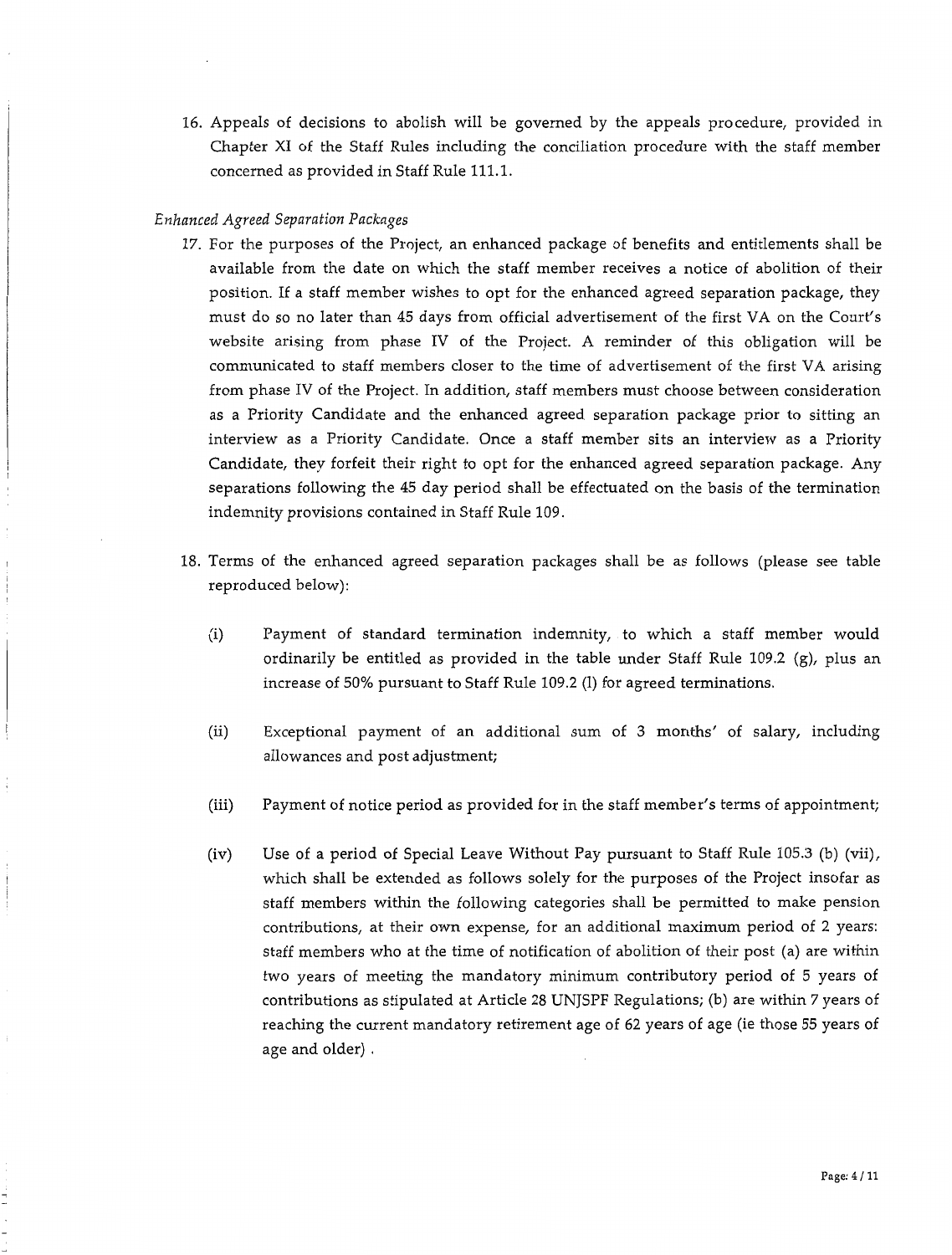- 19. Where the staff member agrees to the enhanced agreed separation package, the cause of separation from service shall be separation by mutual agreement pursuant to rule 109.1 (b) (iii) of the Staff Rules.
- 20. A staff member who agrees to an enhanced agreed separation package shall be required to sign a waiver of their right to appeal any administrative decision related to any matter contained in the separation package. Where a staff member opts for the enhanced agreed separation package, the notice period of 120 days referenced above shall be waived and replaced with the notice period provided in the staff member's terms of appointment, taking effect from the date of the staff member's acceptance of the enhanced agreed separation package. In such cases, the staff member shall separate as soon as is practicable and notice shall be effectuated as payment in lieu of notice as provided at staff rule 109.2 (f).
- 21. A staff member who separates from the Court pursuant to an enhanced agreed separation package may apply for any position at the Court as an external candidate following the date on which they sign an agreement providing for an enhanced agreed separation package.
- 22. Where a staff member who has been separated pursuant to an enhanced agreed separation package, is employed by the Court within a period of 12 months of the date of their signing an agreement for the provision of an enhanced agreed separation package, they shall repay the enhanced portion of the package, namely: 50% termination indemnity plus 3 months' salary including allowances and post adjustment, on a pro-rated basis, without prejudice to the provisions of Staff Rule 104.6 on reinstatement.
- 23. In calculating the enhanced agreed separation package the figures for monthly net base salary and the 50% for agreed separation listed below will be pro-rated accordingly (the additional 3 months of salary will remain unchanged). A table of the calculations is provided below:

| Completed Period of | Months<br>of<br>net      | 50%<br>for      | 3 months net   | Notice      |
|---------------------|--------------------------|-----------------|----------------|-------------|
| Service             | base salary              | agreed          | salary<br>base | period as   |
|                     |                          | separation      | plus           | provided    |
|                     |                          |                 | allowances     | the<br>in   |
|                     |                          |                 | for enhanced   | staff       |
|                     |                          |                 | agreed         | member's    |
|                     |                          |                 | separations    | of<br>terms |
|                     |                          |                 | only           | appointm    |
|                     |                          |                 |                | ent         |
| Less than 6 years   | One week for each        | Additional      | 3              |             |
|                     | of <sub>1</sub><br>month | 50%<br>be<br>to |                |             |
|                     | uncompleted              | calculated      |                |             |
|                     | service subject to       |                 |                |             |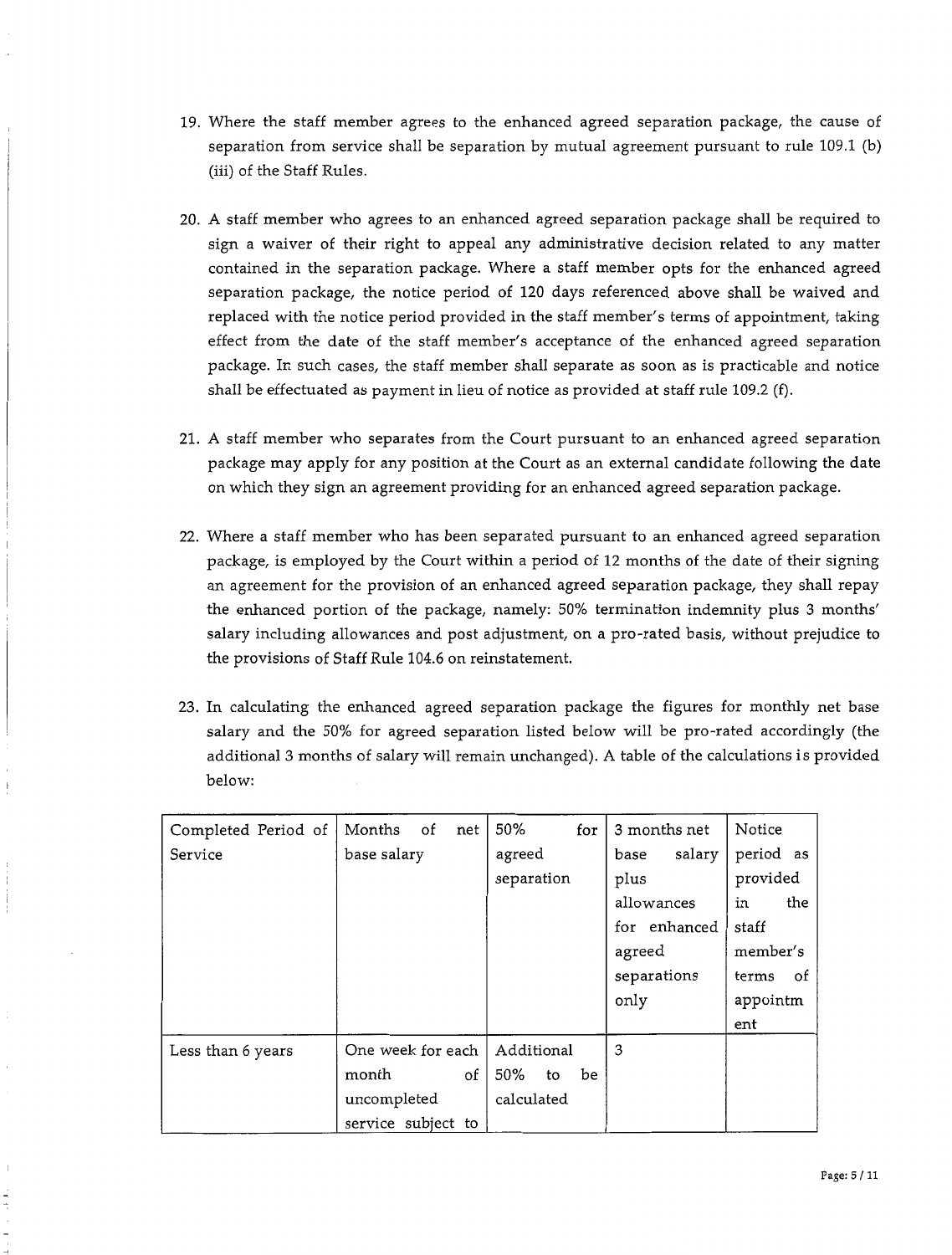|            | a minimum of six<br>weeks<br>and<br>a<br>maximum of three<br>months'<br>indemnity pay. |      | $\sim$ |  |
|------------|----------------------------------------------------------------------------------------|------|--------|--|
| 6          | 3                                                                                      | 1.5  | 3      |  |
| 7          | 5                                                                                      | 2.5  | 3      |  |
| 8          | 7                                                                                      | 3.5  | 3      |  |
| 9          | 9                                                                                      | 4.5  | 3      |  |
| 10         | 9.5                                                                                    | 4.75 | 3      |  |
| 11         | 10                                                                                     | 5    | 3      |  |
| 12         | 10.5                                                                                   | 5.25 | 3      |  |
| 13         | 11                                                                                     | 5.5  | 3      |  |
| 14         | 11.5                                                                                   | 5.75 | 3      |  |
| 15 or more | 12                                                                                     | 6    | 3      |  |

#### *Classification*

- 24. Any positions whose functions appear to have undergone substantial changes and any newly created positions, as a result of the Project, shall be submitted to a classification expert who shall determine (i) whether or not the functions of the existing position have in fact undergone substantial changes, compared to any new positions within the section in which the existing position is located.<sup>3</sup> and/or (ii) the appropriate classification. Classifications shall be conducted prior to the implementation of any decisions.
- 25. For the purposes of determining whether a substantial change will take place as a result of the Project, the classification expert shall take account of the functions that are actually being performed in the position at the time of his or her review as reflected in any official documents, such as work surveys, prior vacancy announcements, official performance appraisal documents, including documented mid-term reviews, and budget submissions.

<sup>&</sup>lt;sup>3</sup>The fact that a staff member is being paid Special Post Allowance for performing functions at a higher level does not mean that their position is considered to be at that higher level for purposes of comparison to any newly created positions. Thus, for example if a staff member is at the G-5 level, a comparison should be made between their current position and positions arising from the ReVision Project at the G-5 level, rather than comparing the staff member's current position to a position at the G-6 level.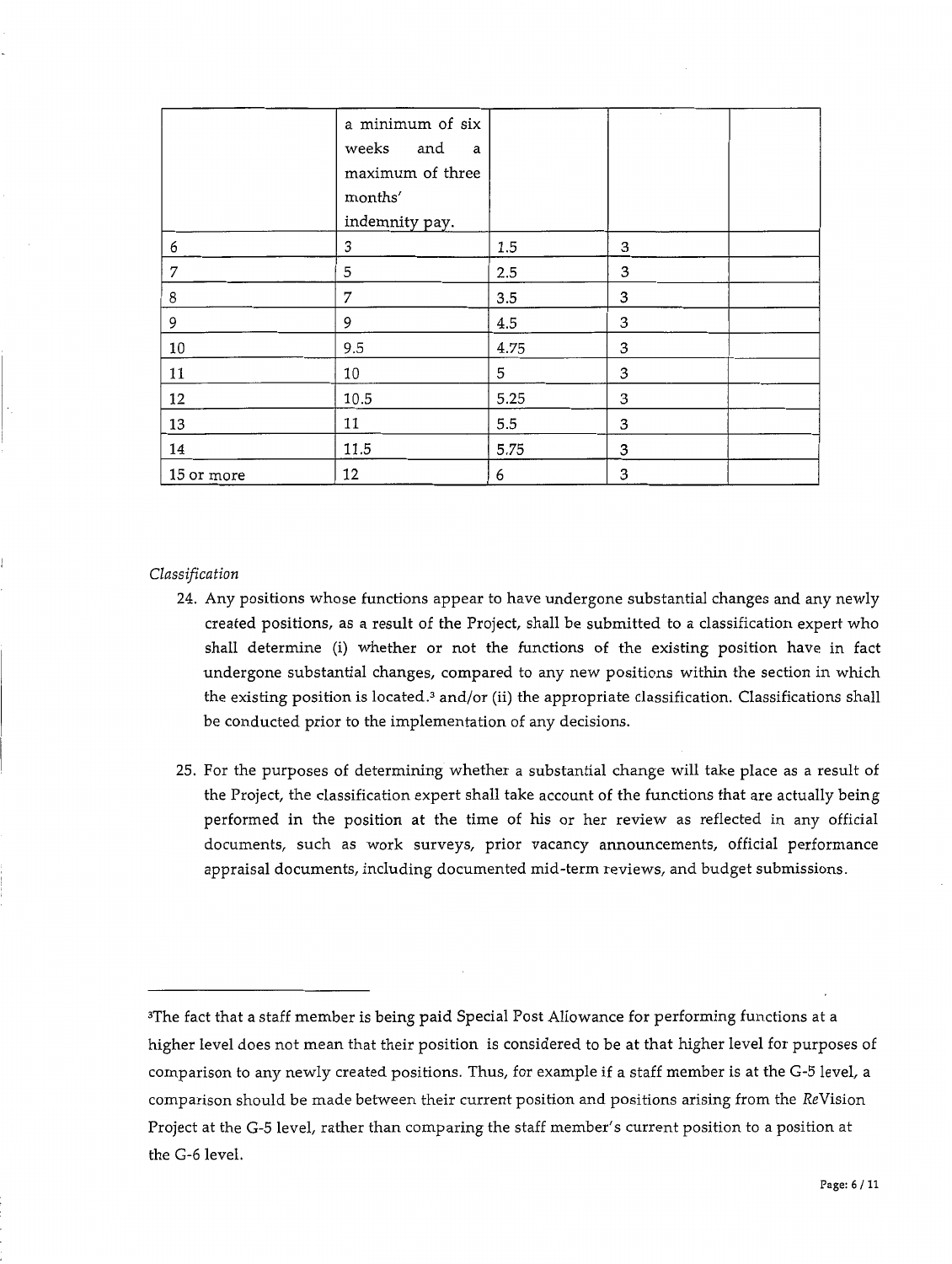- 26. For the purposes of the Project, the classification process shall be in expedited form as follows: The classification process for a position affected by the Project shall be initiated by HRS, who shall submit the following information to a classification expert:
	- (i) The current work survey and the updated work survey for the position in question and the organisational chart submitted during the previous review;
	- (ii) An up-to-date organisational chart showing the placement of the position in question and its relationship to other positions within the section or Division.
- 27. The classification expert shall normally conduct a review of the position in question within 2 weeks of receiving the request for review and submit its recommendation to the Registrar for his approval. The results of the classification and the reasoning thereof shall be documented by the classification expert.

### Change in Grade but no substantial change in functions as a result of classification of position

- 28. Where a position is down-graded yet there is no substantial change in functions, $4$  a no-loss formula or maintenance-of-personal-grade formula shall be applied to the incumbent to attempt to ensure that the staff member's salary is not affected by the downgrading for the remainder of their appointment. In the event that a post is classified from the Professional level to the General level, professional level entitlements will not be maintained.
- 29. Where a staff member is successful in applying for a position at a grade lower than that which they currently hold, their appointment shall be effectuated by applying the guidelines relating to determination of level and step on appointment.
- 30. Where a change in functions, duties and responsibilities has occurred and the classification results in the position being upgraded, the position shall be abolished and a new position shall be created and advertised as provided below.

## *Advertisement of positions and Recruitment Process*

31. All interview panels shall be composed in line with section 5 of the Recruitment Guidelines and shall consist of three members, in addition to a representative of HRS acting in an *ex*officio capacity.<sup>5</sup> Guidelines on how to conduct the interview process and on the composition of the panel will be prepared and provided to the interview panels.

<sup>4</sup> This would include, for example, situations where the position had not previously been classified correctly.

<sup>5</sup> A HRS staff member may be appointed from the OTP if there are insufficient staff members in the Registry HRS.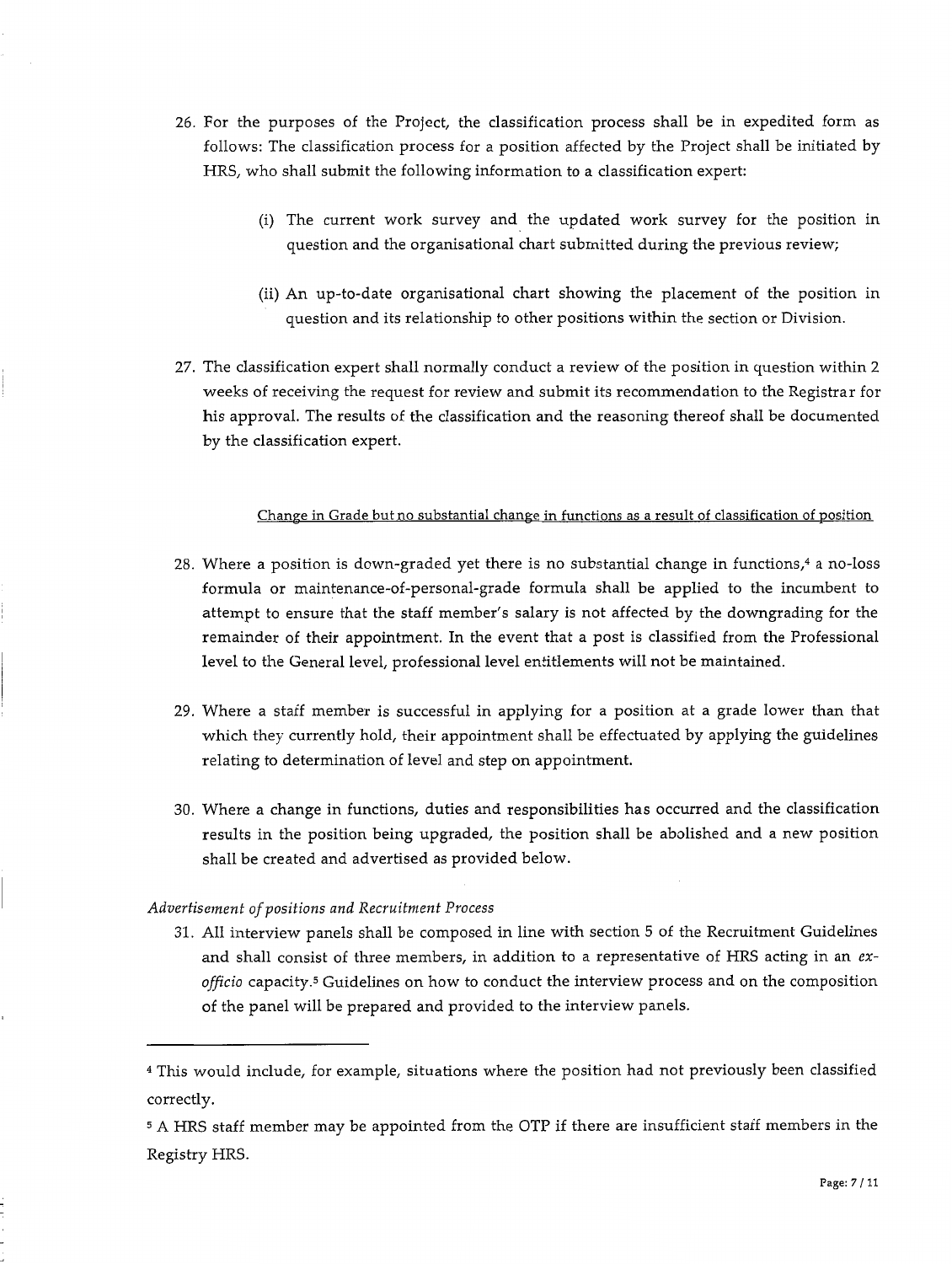32. In accordance with section 6.3 of the Recruitment Guidelines, gender and geographical representation shall also be taken into account. A Selection Review Committee shall be convened by the Registrar to review the selection process prior to any recommendation being made to the Registrar. A set of guidelines detailing the Selection Review Committee process shall also be produced.

#### Priority in Recruitment for candidates whose posts are abolished

- 33. Any newly created positions shall be advertised, following classification in accordance with the above procedure. Priority consideration shall be given to staff whose positions have been abolished (Priority Candidates) for any recruitments arising as a direct result of the Project until the conclusion of the Project. This priority consideration shall not apply to staff members who have opted to take the Enhanced Agreed Separation Package.
- 34. All candidates must apply for available positions within the deadline specified in the VA which shall normally be 30 days from the date when the VA is published on the Court's website. Priority Candidates shall be notified by the Human Resources Section of the opening of a recruitment process for the vacant position and shall apply within 15 days (15 day mark) of such notification in order to benefit from the preferential recruitment provisions set out below. In the event that Priority Candidates apply after the 15 day mark their applications shall be considered, but their preferential treatment cannot be guaranteed.
- 35. At the conclusion of the 15 day mark, HRS shall transmit only the applications of Priority Candidates who meet the minimum educational requirements and relevant work experience to the interview panel for their consideration in creating a short list. The remaining candidates' applications shall be retained by HRS on a confidential basis and shall only be released to the interview panel in the event that no suitable candidate from amongst the pool of Priority Candidates is identified.
- 36. In the event that the interview panel determines that a written test, or other assessment method other than an interview, is necessary, all short listed Priority Candidates who meet the minimum educational and relevant work experience requirements shall be subjected to that assessment method. In the event that a short-listed Priority Candidate does not succeed in passing the assessment method, they shall nonetheless be included in the group of candidates who shall be interviewed for the position. The results of the examination shall be taken into account, in addition to the interview process, in determining whether the Priority Candidate is suitable for the position
- 37. Short-listed Priority Candidates, who succeed in passing a written test or other assessment method where one is required, shall be interviewed and in the event that suitable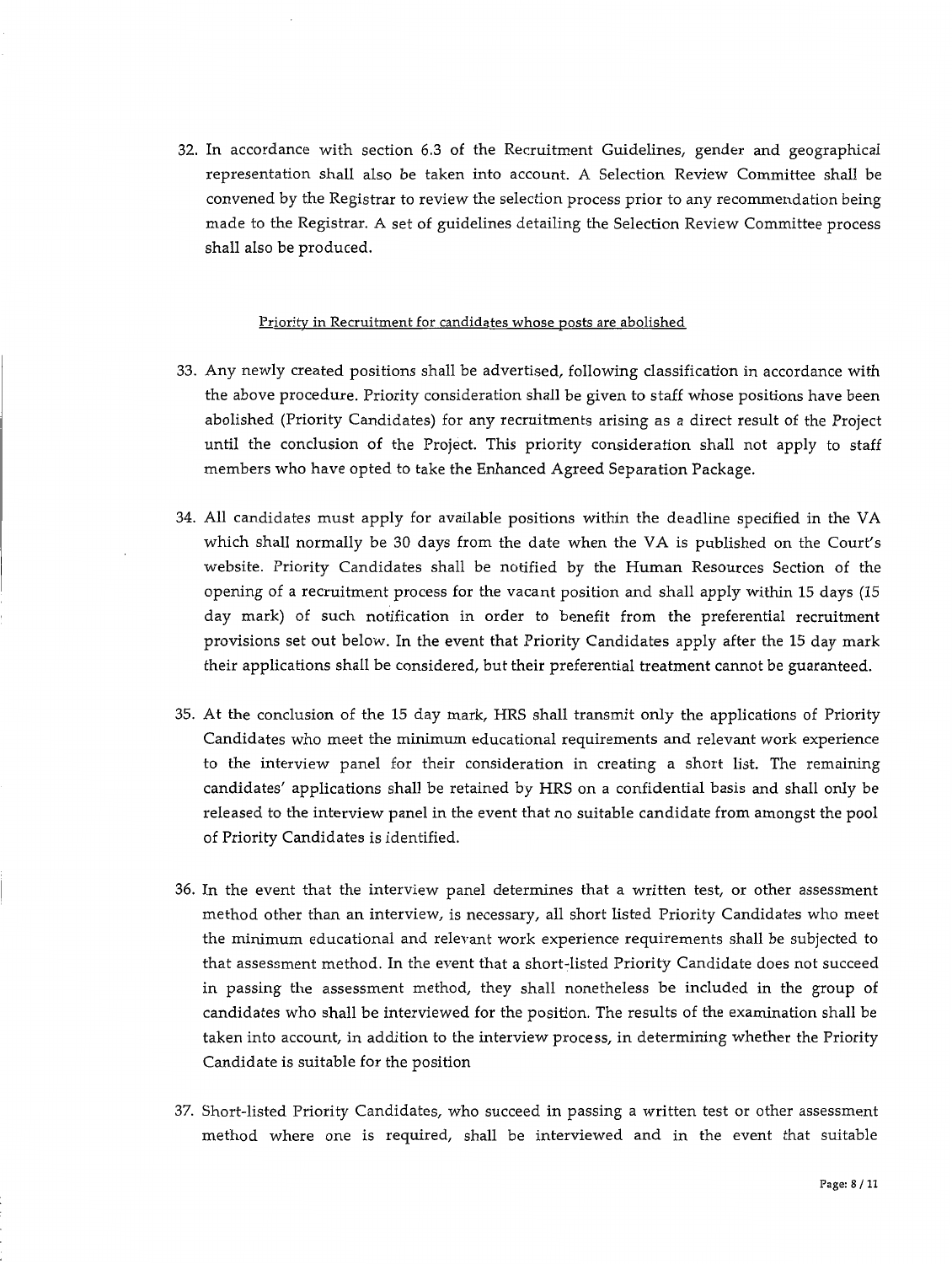candidate(s) is/are identified, a selection and appointment shall be made. $6$  Only where no suitable candidate is identified from among the Priority Candidates, shall the procedure set out in paragraphs 40-41 below apply.

- 38. In the event that a suitable candidate whose position has been abolished is identified pursuant to the procedure above, the interview process for the remaining candidates may nonetheless proceed for roster purposes.
- 39. In the event that a staff member is notified that their position is abolished while a recruitment exercise for a position arising from the Project is ongoing, the staff member may be included as a priority candidate provided he/she meets the minimum educational requirements and relevant work experience in the recruitment process at any time prior to a selection decision being signed.

#### Recruitment in the event that a suitable Priority Candidate is not identified

- 40. Only where a suitable candidate is not identified from amongst the group of Priority Candidates, shall the remaining candidates' applications be transmitted to the interview panel. The interview panel shall create a short-list and shall administer the written test, or other assessment method other than interview, in the event that such assessment method was required in relation to Priority Candidates.
- 41. Those remaining candidates who are successful in the written test or other assessment method shall then be interviewed. Following the interview of the short-listed remaining candidates, in the event that suitable candidate(s) is/are identified, a selection and appointment shall be made which shall include giving due regard to those candidates who are already staff members of the Court.<sup>7</sup>

#### *Reduction of positions with Generic Job Profiles*

42. Where the number of positions with the same generic job profile within a section, or as a result of the merger of two or more sections, will be reduced, the existing set of incumbents shall participate in a reduction exercise which will include only those incumbents, in order to determine whose positions shall be abolished. A guideline on the process for reduction exercises shall be published separately There shall not be any recruitment exercise for other staff members or external candidates in situations of reduction of posts with generic job profiles, save where there is an insufficient number of suitable candidates resulting from the reduction exercise. Where the reasqn for a reduction exercise includes the creation of a team leader position, the recruitment process for the team leader will initially be confined to those

<sup>6</sup> See section 10 Recruitment Guidelines.

<sup>7</sup> See section 10 Recruitment Guidelines.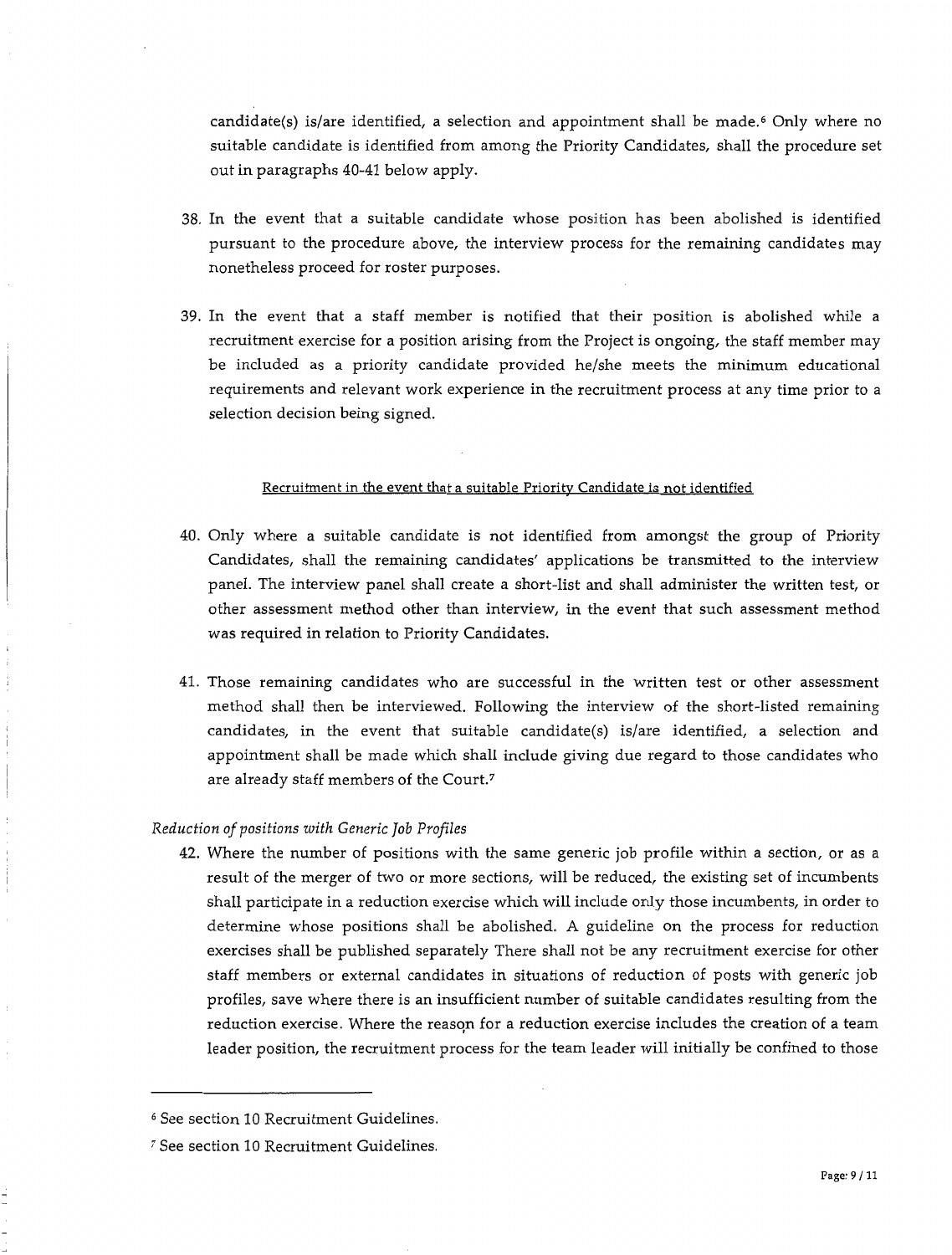staff members within the group of staff members being considered for reduction.<sup>8</sup> In the event that no suitable candidate is identified, the process may be opened to other priority candidates, and subsequently to remaining candidates, if no suitable priority candidate is identified.

- 43. For the purposes of this section, generic job profile means a group of related jobs within the same section for which the major characteristics of the job are the same in duties and responsibilities, education, work experience, technical skills and essential core competencies.
- 44. Staff made redundant through this process, will be offered the same options as those whose positions are abolished as described in paragraphs 17 to 23 and 33 to 39 of the Principles.

## *Following the Re-Advertisement exercise*

45. Any staff member whose position has been abolished, who has not opted for the enhanced agreed separation package and who has not secured a position following a competitive recruitment exercise shall receive termination indemnity as provided for under Staff Rule 109.2 (g) as follows:

| Completed Period of Service | Months of base salary               |  |  |  |
|-----------------------------|-------------------------------------|--|--|--|
| Less than 6 years           | One week for each month<br>of       |  |  |  |
|                             | uncompleted service subject to<br>a |  |  |  |
|                             | minimum of six weeks and a maximum  |  |  |  |
|                             | of three months' indemnity pay.     |  |  |  |
| 6                           | 3                                   |  |  |  |
| 7                           | 5                                   |  |  |  |
| 8                           | 7                                   |  |  |  |
| 9                           | 9                                   |  |  |  |
| 10                          | 9.5                                 |  |  |  |
| 11                          | 10                                  |  |  |  |
| 12                          | 10.5                                |  |  |  |
| 13                          | 11                                  |  |  |  |
| 14                          | 11.5                                |  |  |  |
| 15 or more                  | 12                                  |  |  |  |

46. Staff members whose appointments are terminated in the context of the restructuring process and whose service has been fully satisfactory, other than those who have separated due to an enhanced agreed separation, shall be included on a roster for a period of a total of 12 months

<sup>&</sup>lt;sup>8</sup> For example, where 5 P-3 staff members are moving to 1 x P-4 and 4 x P-3, the recruitment exercise for the P-4 will be confined to those comprising the group of 5 P-3s.